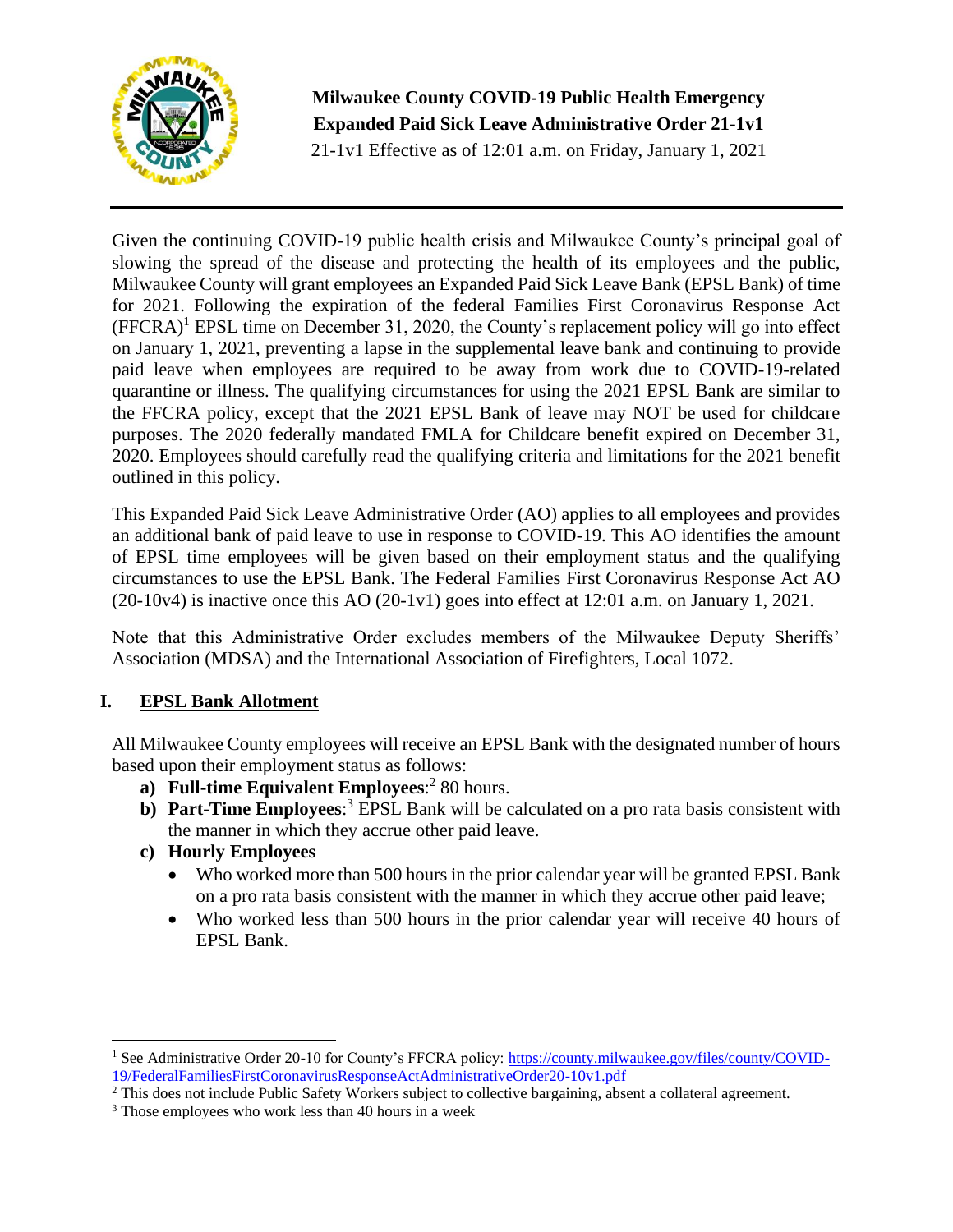### **d) Seasonal Employees**:

- With sick time will be granted EPSL Bank on a pro rata basis consistent with the manner in which they accrue other paid leave; $<sup>4</sup>$ </sup>
- Without sick time will be granted 40 hours of EPSL Bank.
- **e) New Employees**: Newly-hired employees shall immediately receive and have access to an EPSL Bank of time based on their employment status (see I.a – I.d above). New employees shall also be permitted immediate access to sick time ordinarily unavailable to employees because of the six-month waiting period under Milwaukee County Ordinance Section17.18(2).

# **II. Criteria for Accessing EPSL Bank**

If an employee is unable to report to work **and is unable to telework, 5** the EPSL Bank is available to use during any of the following circumstances (subject to the conditions and limitations stated in Sections III and IV):

**a) Exposure to COVID-19:** Employee is required to engage in a full or adapted quarantine due to Exposure to COVID-19. This may include quarantine requirements resulting from travel.<sup>6</sup> (See Sections IV and V of AO 20-7 for County Quarantine policies.)<sup>7</sup>

**Payroll Code:** EPSL Leave Quarantine

**b) COVID-19 Symptoms:** Employee has Symptoms Compatible with COVID-19. (See Section III of AO 20-7 for County policies on Symptoms.)

**Payroll Code:** EPSL Leave Symptom

**c) Confirmed Case of COVID-19:** Employee is isolating because of a positive test for COVID-19 or, in the absence of testing, has been confirmed by a medical professional as being a suspected case of COVID-19 based on symptoms. (See Section II of AO 20-7 for County policies on Confirmed Cases of COVID-19).

**Payroll Code:** EPSL Leave CV19

To use the EPSL Bank, an employee must call in consistent with departmental procedures and must identify the reason for their inability to work as one of the COVID-19 related purposes listed above. All time must be recorded in the payroll system according to instructions provided by the Payroll staff of the Comptroller's Office.

<sup>4</sup> For seasonal employees with sick time, the minimum EPSL Bank that a seasonal employee will receive is 60 hours.

 $<sup>5</sup>$  If an employee is able to telework, then the employee does not need to access leave to cover time.</sup>

<sup>6</sup> See Travel Administrative Order 20-2 at [https://county.milwaukee.gov/EN/COVID-19.](https://county.milwaukee.gov/EN/COVID-19)

<sup>&</sup>lt;sup>7</sup> See Responding to Confirmed Cases, Symptoms, and Exposure to COVID-19 Administrative Order 20-7 at [https://county.milwaukee.gov/EN/COVID-19.](https://county.milwaukee.gov/EN/COVID-19)